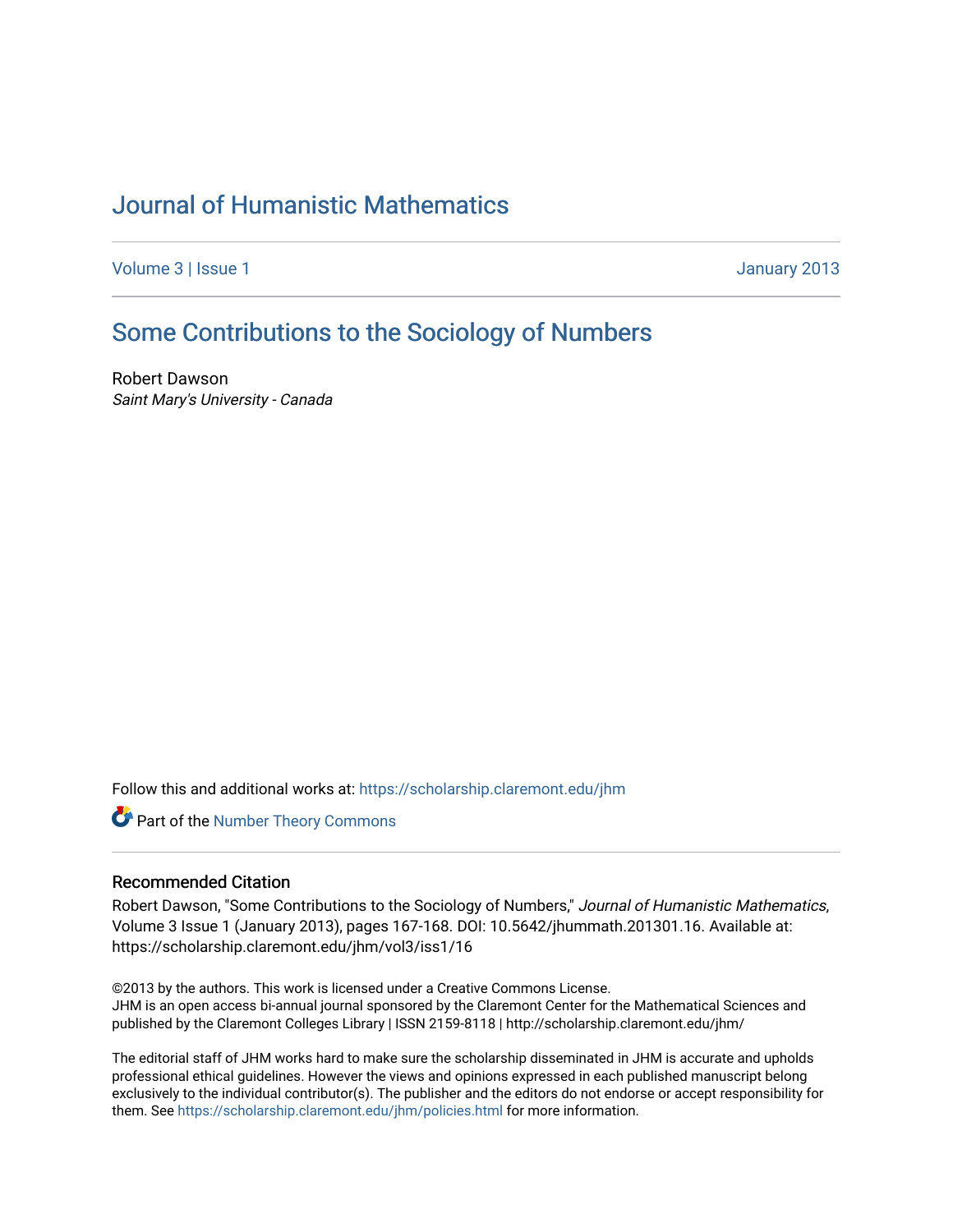## Some Contributions to the Sociology of Numbers

Robert Dawson

Saint Mary's University – Canada rdawson@cs.stmarys.ca

The ones you notice first are the natural numbers. Everybody knows their names; they are the anchors, the stars, the alphas, the reference points. And of course the rational numbers, who hang out with them, sit next to them in arithmetic class. It must be admitted that some are sidekicks, spear carriers; 11/17 for instance is never likely to make headlines. But the Grade Eight teacher makes sure they all fit in. Then in high school you start to notice the others, the misfits. They have weird names, refuse to conform, are the subjects of sinister rumors: Did you hear about that Pythagorean ritual murder? Yeah, creepy: something like that happens, you bet there's an irrational mixed up in it. You want to watch yourself around them. One numerator, one denominator, that's what I say.

But not all irrational numbers are the same. Consider e: poster child for "It Gets Better". Awkward and poorly approximated for the first few terms, but  $\frac{1}{n!}$  gets small so fast that soon  $e$  is accepted among the rationals almost as one of their own. They privately feel that e's exotic air of the transcendental indicates their own cosmopolitan taste. Good marks in calculus, outstanding in Theory of Interest. Ambition: to get an MBA.

And  $\pi$ : happy-go-lucky, Whole-Earth-Catalog spirit, equally at home in Stats or Industrial Arts. No one can really explain why  $\pi$  gets on so flirtingly well with some denominators, Journal of Humanistic Mathematics Vol 3, No 1, January 2013